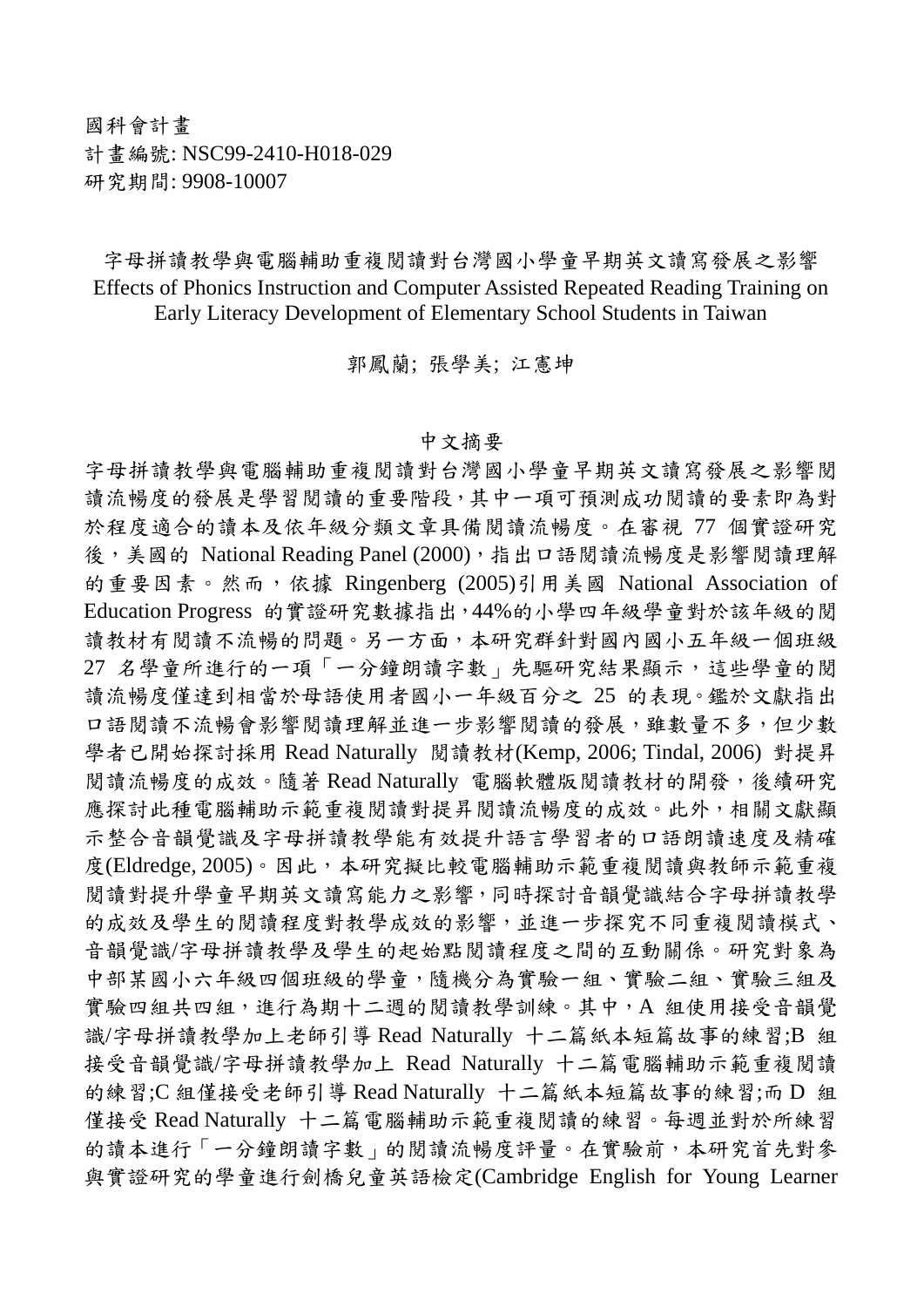Test)以確定其閱讀程度。本研究擬採用 DIBELS (Dynamic Indicator of Basic Early Literacy Skills, Coulter, Shavin, & Gichuru, 2009; Good & Kaminski, 2002, 2007; Hintze, 2004)作為前測及後測,以測量學童們在實驗前後的早期英文讀寫能力。 National Reading Panel (2000)及先前的研究皆指出 DIBELS 為測量學童早期英文 讀寫能力包含音韻覺識、拼音規則、閱讀流暢度、字彙及閱讀理解五種主要能力 之具備高信度及效度之標準測驗。針對閱讀流暢度的測量,有別於先前的研究採 用「一分鐘朗讀字數」的閱讀流暢度評分標準,僅著重朗讀的速度與單字的精確 度,本研究另參考 Zutell and Rasinski's (1991) 及 NAEP (2002) 的閱讀流暢度評 分標準,加入斷句/停頓、平順度、朗讀步調以及整體閱讀流暢度四級評分之閱 讀節奏評量因素,並邀請具有 15 年口語教學經驗及多年兒童英語的外師擔任評 量委員。進行教學實驗之英語教師為具有 5 年兒童英語教學經驗之在職老師。 在實證教學後,本研究擬對進行教學之教師及學生進行問卷調查以了解其對Read Naturally 重複閱讀練習及音韻覺識/字母拼讀教學的看法。

關鍵字:閱讀流暢度; 字母拼讀教學; 電腦輔助重複閱讀; 早期英文讀寫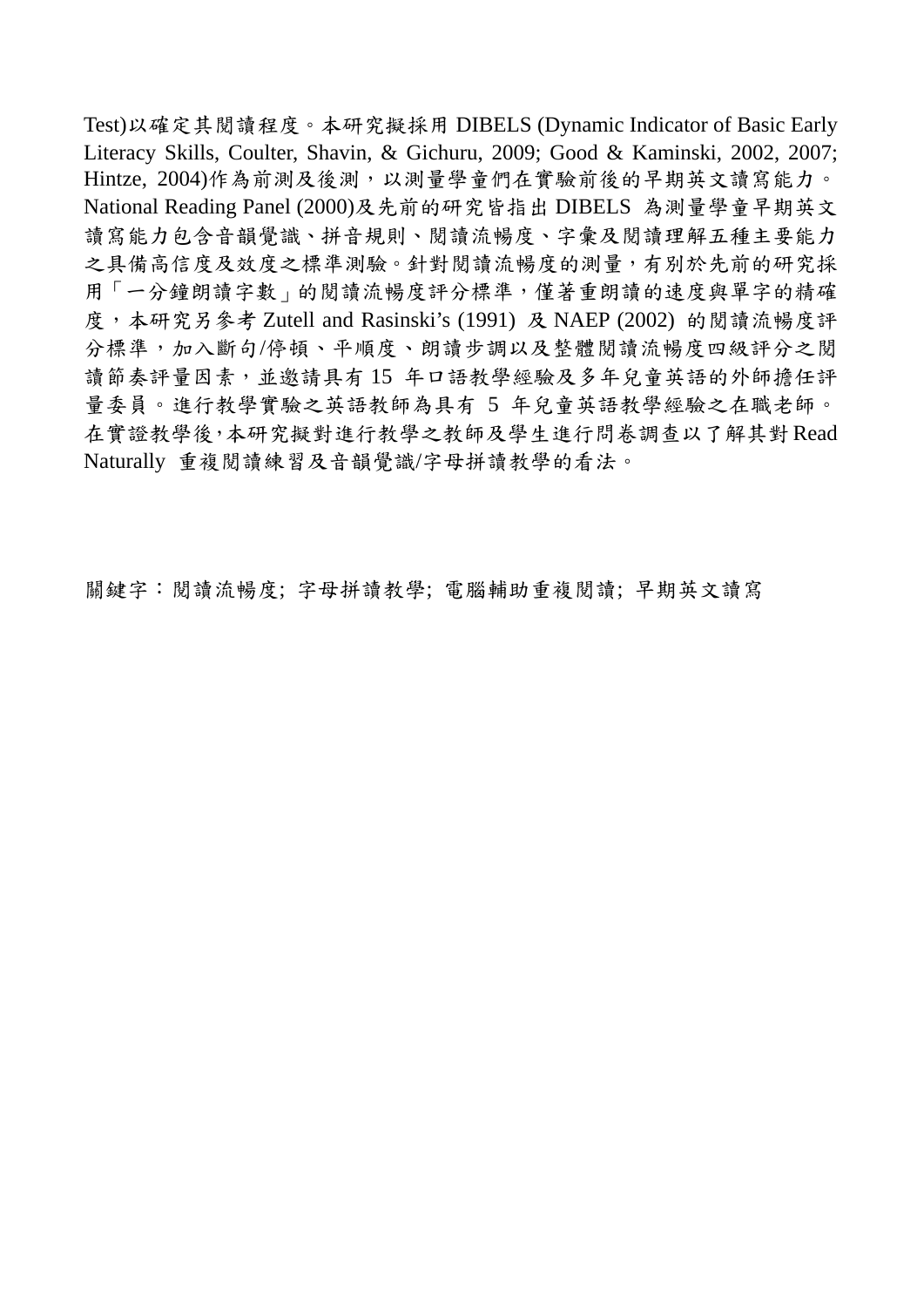## Abstract

Effects of Phonics Instruction and Computer-assisted Repeated Reading Training on Early Literacy Development of Elementary School Students in Taiwan The development of fluency is an essential stage in learning to read. One predictor of reading success is gaining reading fluency on instructional and grade-level text. After carefully reviewing results of 77 experimental studies, the National Reading Panel, USA (2000) concluded that oral reading fluency was a causal determinant of reading comprehension. Nevertheless, the National Association of Education Progress, USA (Grossen, 1997; Pinnell, 1995; Ringenberg, 2005) found that 44% of 4th graders were disfluent on grade level material. On the other hand, in a pilot study conducted by the researchers of the present study, it was found that an average class of 5th grade in Taiwan only achieved 25 percentile (19.5 words correct per minute, WCPM) of oral reading fluency in comparing to the native speaker norms. Since failure to develop fluency can hamper reading comprehension and further development in reading, empirical studies, though limited, conducted in an L1 context have endeavored to show that the Read Naturally fluency intervention program (Kemp, 2006; Tindal, 2006) is effective in increasing reading fluency. With the advent of the software edition of the Read Naturally program, it remains to be empirically shown the effectiveness of the computer-assisted modeled repeated oral reading on facilitating fluency. Phonics instruction in conjunction with phonemic awareness training have further been found to improve learners' word recognition growth (Eldredge, 2005), which in turn has a causal effect on their reading speed and accuracy. Likewise, the Dynamic Indicator of Basic Early Literacy Skills (DIBELS, Coulter, Shavin, & Gichuru, 2009; Good & Kaminski, 2002, 2007; Hintze, 2004) fluency measurements have been found to reliably probe L1 learners' abilities in 5 core early literacy components including phonemic awareness, alphabetic principle, fluency, vocabulary and reading comprehension as identified by National Reading Panel (2000). This study thus aims to investigate the effects of computer-assisted repeated reading and the effectiveness of phonics instruction plus phonemic awareness training on early literacy development of elementary school students in Taiwan. The subjects of this study are 4 intact classes of six grade students from an elementary school in central Taiwan. They will be given the Cambridge Young Learner English Test to establish their reading proficiency levels. The DIBELS will be used as the pretest and the posttest to measure their early literacy development. Differing from previous studies, this study considers not only the speed and accuracy components of reading fluency but also the prosody dimension. Therefore, Zutell and Rasinski's (1991) refined oral reading fluency scale as well as NAEP's (2002) reading fluency scale will be adopted to assess students' phrasing, smoothness, pace, and overall reading fluency. The subjects will be randomly assigned to either Group A receiving phonics instruction plus teacher-assisted repeated reading training, Group B receiving phonics instruction plus computer-assisted repeated reading training, Group C receiving only teacher-assisted repeated reading training, or Group D receiving only computer-assisted repeated reading training. Twelve Read Naturally grade-level